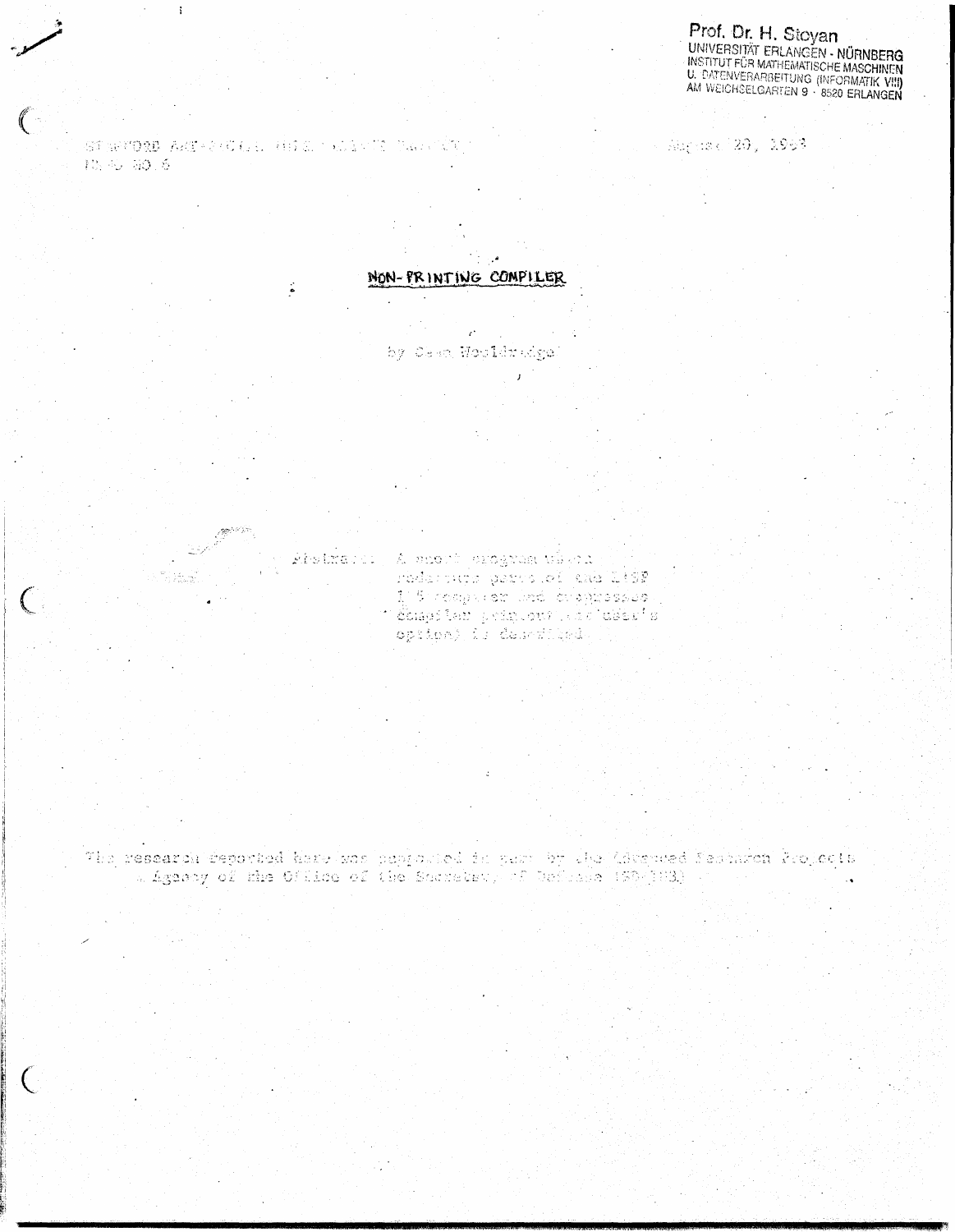The listing of the LAP code produced by the LTCP 1.5 compiler is quile often a nuisance. Therefore, the compiler has been modified to give the user the option of suppressing the printout. Three of the functions which make up the compiler have been couritten: compile, coml, and com2. The execution of these functions accounts for only a small fraction of the time speat in rempiling; therefore, we feel justified in interpreting these functions, rather than compiling and executing them as subroutines. This course of action avoide the difficulties of reassigning upper memory to the compiler and permanent list structures (this problem would arise because the new functions are longer than the functions they replace).

The new compiler is called by an expression of the form compiler(x;s), where s is the list of functions to be compiled. If x is NIL, then only the first line (identification) and LAP symbol table for the program will be printed. If x is not NIL, then the entire LAP assembly will be listed. Thus, complier (PNINT; functionlist) is equivalent to compile (functionlist).

The function exciser is offered to simplify the task of. eliminating all traces of the complier from memory. Excluer(x) is identical to excise(x), except that exciser also removes the definitions of the EXPR-functions compiler, gonl, and com2.

These functions are listed on the neat page.

DW/afg